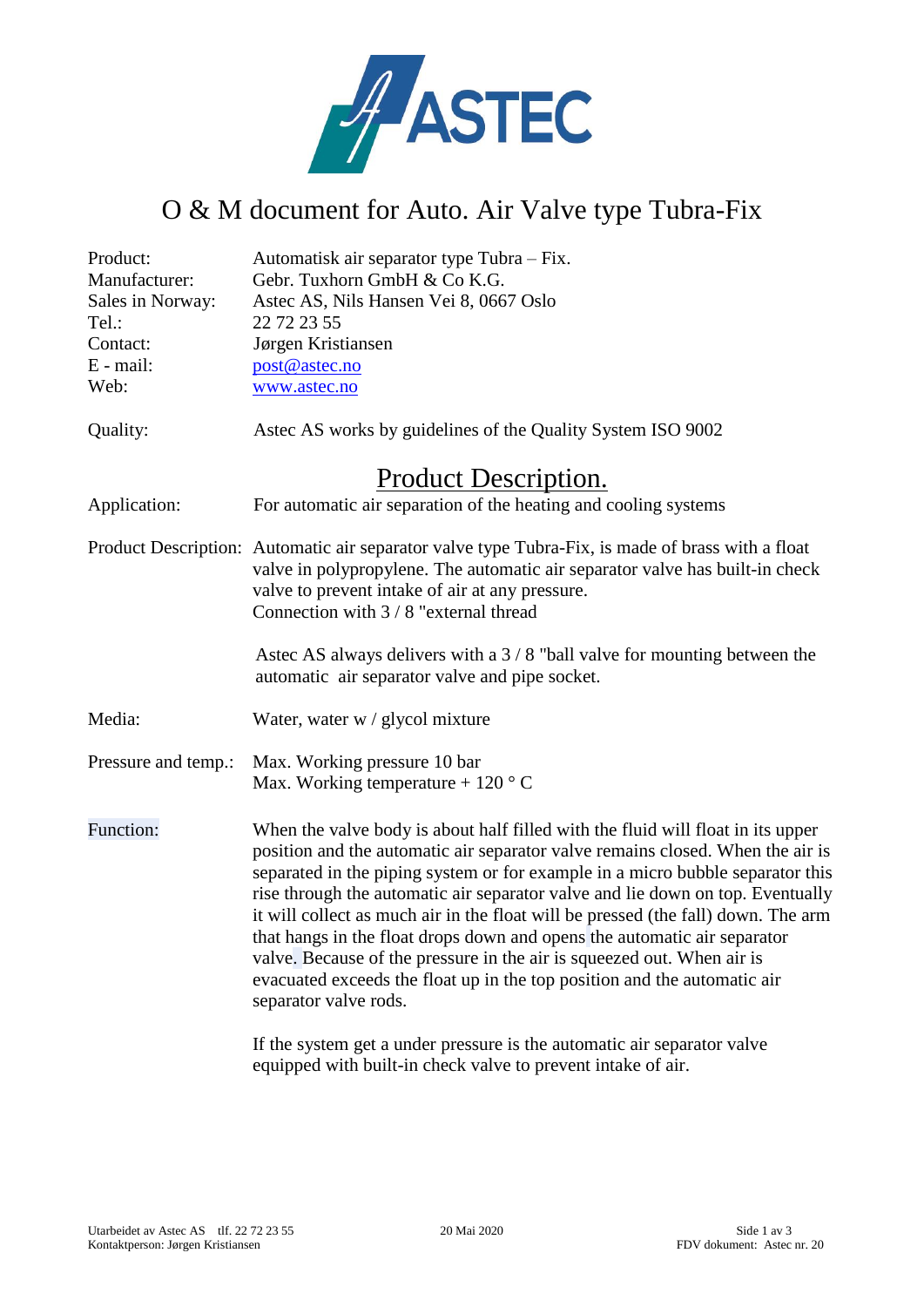

# O & M document for Auto. Air Valve type Tubra-Fix

- Installation: The automatic air separator valve type Tubra-Fix should always be mounted vertically, and the automatic air separator valve is where air can collect. Always install the supplied ball valve first, make sure it is closed. Then unscrew the automatic air separator valve in place. Open the shutoff valve and the system is in operation.
- Disassembly: Turn off the shutoff valve between the automatic air separator valve and pipe socket and then screw the automatic air separator valve out. If the glycol in the system shall be treated as hazardous waste. Drain the bag out, and remove the automatic air separator valve type Tubra-Fix. Remember we are working with water (hot) under pressure

#### HSE. (Health, Safety and Environment).

- Fire Hazard: There is no fire hazard of the product
- Health: There are no health by prescribed use of the product
- Environment: The surrounding environment can not be damaged by proper installation and indicated use of the product

#### Operation and Maintenance.

- Operation: By visual inspection of the pipe network to check that the the automatic air separator valve not subjected to external loads that can damage or prevent the automatic air separator valve function.
- Services: The removal of the automatic air separator valve or by pressure testing of the system, the ball valve between the air separator valve and the pipe is closed. The float chamber can be cleaned by loosening the cap nut and lifting the top lid of the valve. Be careful that the float does not charge to control the arm to the valve. The automatic air separator valve opened by turning off / loosen the orange plastic cap.

The valve seat can be screwed out gently with a 6 mm Allen key. Make sure the rubber washer (valve) put in place after cleaning.

 If a part is defective, the entire cylinder head with valve and float Must be replaced

Maintenance: Astec 's automatic air separator valve type Tubra-Fix is normal maintenance.

.